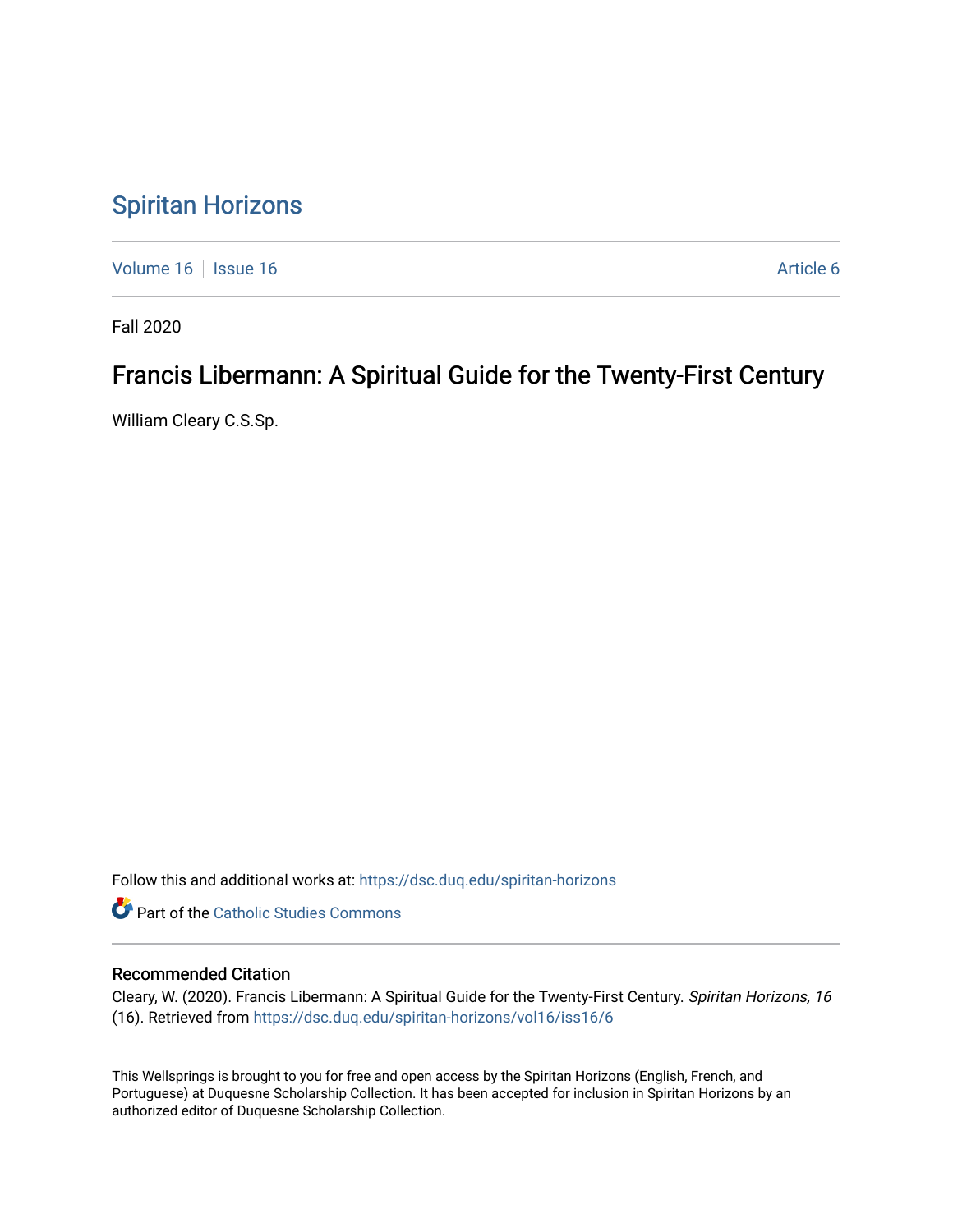

William Cleary, C.S.Sp. Fr. William Cleary, C.S.Sp., is Associate Director of the Center for Spiritan Studies, Duquesne University, since 2017. He has served in pastoral, education and formation ministries in Ireland, The Gambia, Sierra Leone, and Zimbabwe. He holds Master's degrees in Ecumenical Theology, Psychology, and Psychotherapy. He is a trained spiritual director and accredited member of AISGA (All Ireland Spiritual Guidance Association) and member of SDI (Spiritual Directors International).

## **Francis Libermann: A Spiritual Guide for the Twenty-First Century**

#### **INTRODUCTION**

The Second Vatican Council (1962–65) affirmed that every member of the church is called to holiness (LG, no. 39). This sometimes forgotten truth germinated a seed deeply planted in the church from its beginning and fourished variously in different places at different times. The prodigious publication of spiritual classics,<sup>1</sup> academic interest in spirituality,<sup>2</sup> and new contemplative practices, for example, centering prayer,<sup>3</sup> have opened up many new paths to holiness. How are Catholics to discern the reading, study, and practices best suited to them in their quest for holiness?<sup>4</sup> Vatican II proposed a gospel and ecclesial path provided by our common Christian heritage (LG, nos. 40–42) and looks to religious congregations to share ways to holiness inherited from their founders, that can "give rise to the spread of a fruitful spirituality" and wise spiritual guidance for all the baptized.<sup>5</sup> One such founder is Venerable Francis Mary Paul Libermann (1802–52).

Francis Libermann (second founder of the Congregation of the Holy Spirit, "The Spiritans") is a well-known name in the missionary annals of the nineteenth century. He, along with Cardinal Charles Lavigerie (founder of the Society of Missionaries of Africa) and Bishop Daniele Comboni (founder of both the Comboni Missionaries of the Heart of Jesus and the Comboni Missionary Sisters) were pioneers "stretching beyond the parameters of the official church in Europe in their time."<sup>6</sup> His 1846 Memorandum to *Propaganda Fide<sup>7</sup>* "is now regarded as one of the greatest missionary texts of the 19th-century."8 It clearly demonstrates that "Libermann promoted missionary accommodation to African customs, formation of indigenous clergy and subsequently bishops, and evangelization of Africans by Africans."9

Libermann was also one of the great spiritual directors of the nineteenth century.10 Roger Tillard, a Dominican priest, described his "openness to the Spirit and to the world" as "revolutionary" for its time particularly as "systematic and methodical drilling in holiness becomes fexibility and profound respect for each person and his or her mode of being."11 Tillard ranked him, along with Saints Benedict, Francis, and Ignatius, as a pivotal fgure in the history of Catholic religious Orders. The Spiritan Bishop, Mgr. Jean Gay, recognized the relevance of Libermann's spirituality in the wake of changes following the Second Vatican Council. "We, as Spiritans, have the precious advantage of possessing a guide who was of extraordinary virtue,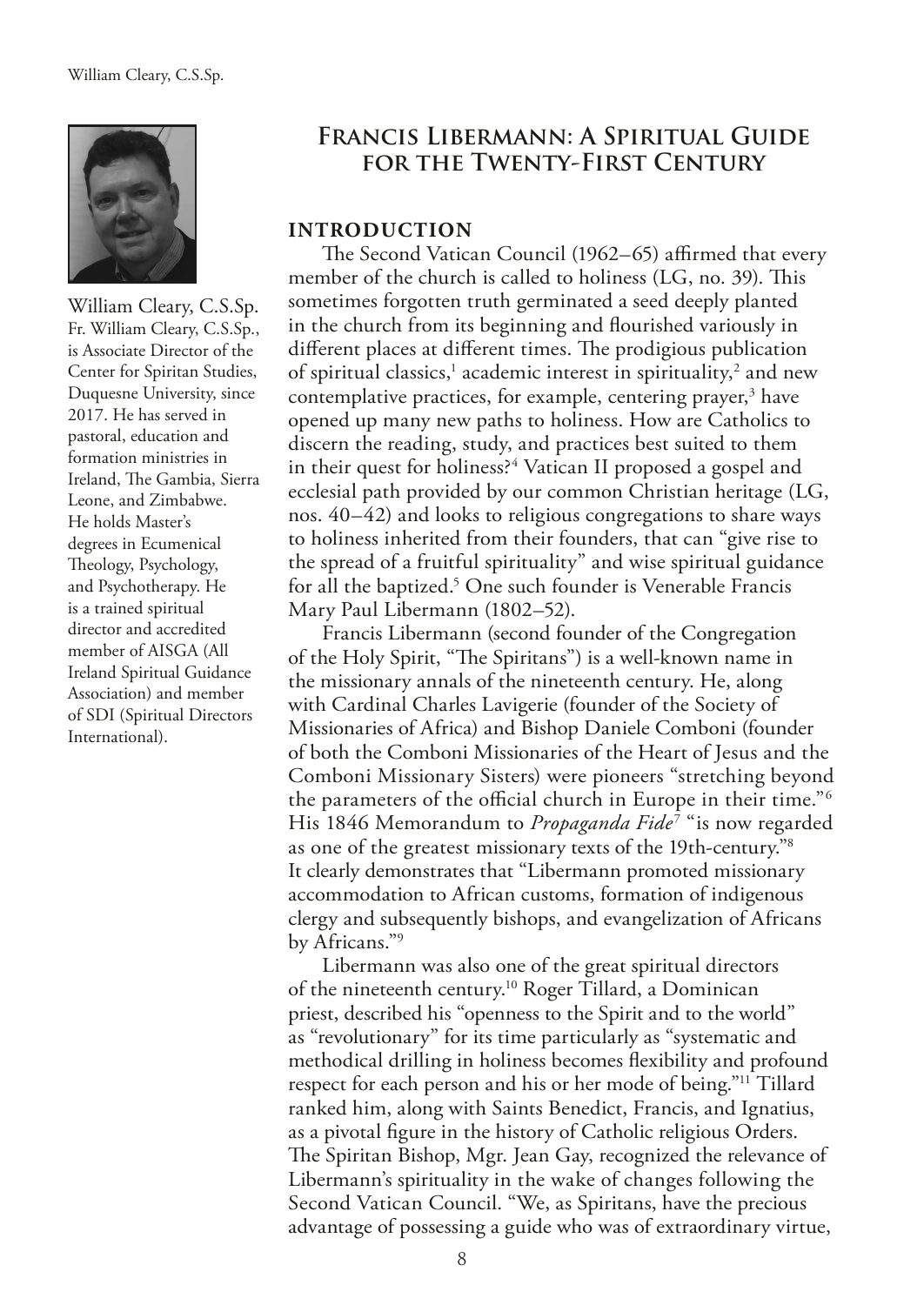*a "practitioner in directing souls" rather than "a theoretician of mystical theology."*

wise and well balanced, whose supernatural impulses never go in opposition to practical common sense, and in whom we can oftentimes discover the solution to today's challenges."12

The former Spiritan superior general and theological adviser at Vatican II, Fr. Joseph Lécuyer, writing in 1980 on Libermann's spirituality noted that he "refused to be bound by Gallican, nationalist, colonialist, political, racial or social ideologies whatever their origin."13 Adrian van Kaam proposed Libermann's spiritual guidance as "transcultural," in that it possesses "elements that are fundamental for any spirituality and, *a priori*, for a transcultural, missionary spirituality."14 Pierre Blanchard, professor at the Catholic University of Lyon, in an article which frst appeared in the French review, *La Vie Spirituelle*, claimed Libermann as "a spiritual guide for our contemporary world,"15 particularly as a "practitioner in directing souls" rather than "a theoretician of mystical theology."16

#### **STUDYING LIBERMANN**

The burgeoning interest in Libermann in the 1980's was prompted by the Spiritan General Chapter of 1976, which recognized that the congregation's renewal in the light of Vatican II required the research of its founding charism. It called for a study of Libermann's thought and apostolic vision, "so as to derive inspiration from them"  $(GA 49)$ . The Chapter added, "It is particularly important to interpret and adapt his teaching to the needs of our times" (GA 49) and "to spread a knowledge of Spiritan spirituality and traditions" (GA 51).

The Spiritan Studies Group set up shortly after that Chapter to help realize these goals discovered that Libermann had little signifcance for many in his own congregation. Research concluded that "those who are searching for authentic religious missionary renewal are much more likely to turn to contemporary authors who know the problems, the needs, and the hopes of today's world."<sup>17</sup> The group comprised confrères from different parts of the Spiritan world. Their work, beginning perhaps as a babel of confusion, moved towards a profound re-discovery of Libermann's life and writing. From 1976 to 1988, they published twenty-two issues of *Spiritan Papers* in French and English. Libermann was the subject of twenty-one articles with a variety of topics covering aspects of his life, writings, missionary vision, and spirituality.

Libermann was French, wrote in French, and was a key fgure in the French missionary movement of the nineteenth century. He continues to be a subject of research for French missiology and spiritual theology.<sup>18</sup> The congregation's archives at Chevilly-Larue, a suburb of Paris, preserve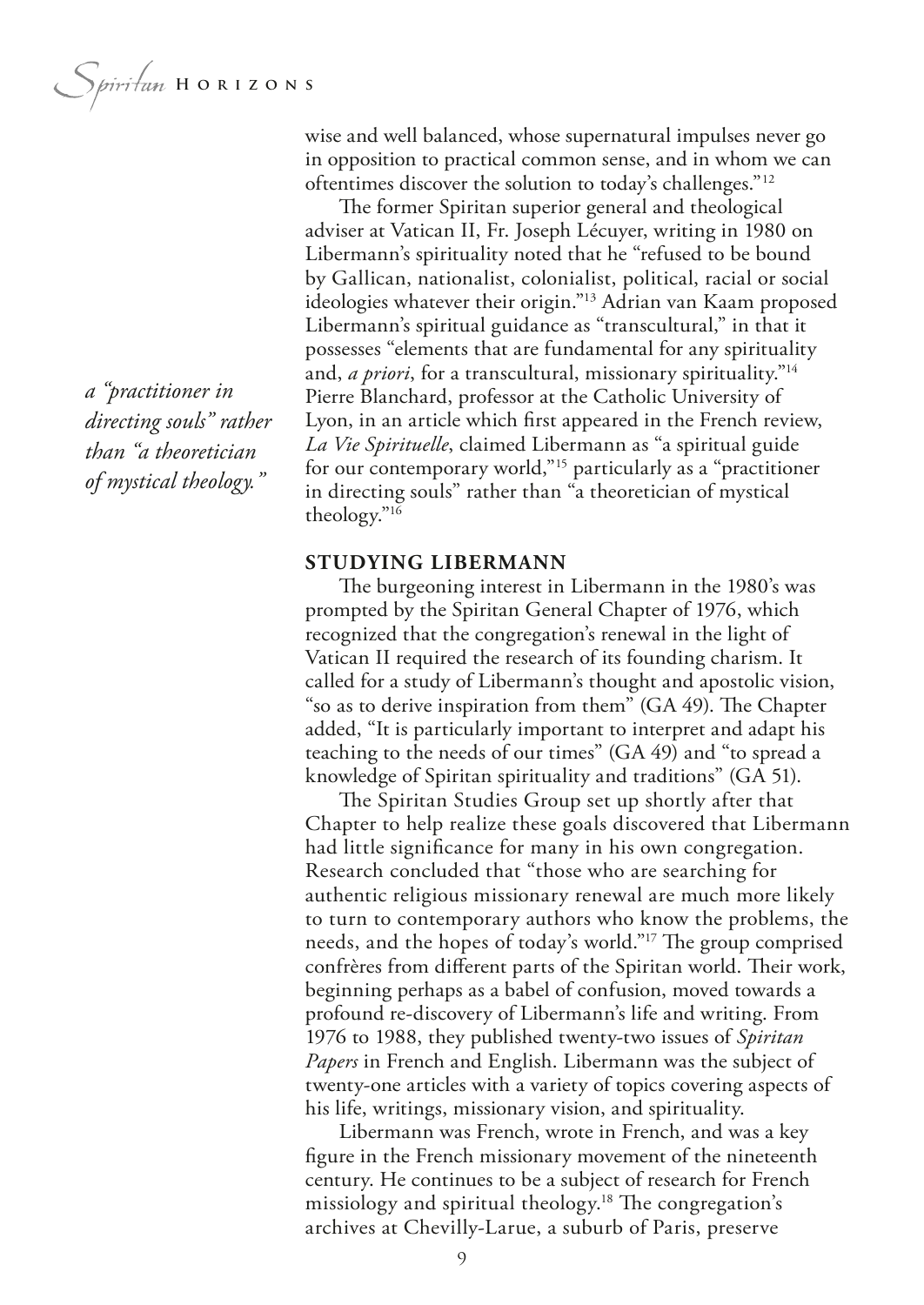Libermann's original letters, writings, rules and general documentation associated with his life and work.<sup>19</sup>

Since Vatican II, there has been increasing interest in the study of Libermann in English. A small group of Spiritan scholars, such as Frs. Henry Koren, Adrian van Kaam, Bernard A. Kelly, and Seán Farragher, presented him to an Englishspeaking audience. There was also an increasing interest in translating Libermann into English with pioneers such as Spiritan Frs. Walter van de Putte, F. X. Malinowski, and Myles Fay leading the way. For the most part their work provides literal translations of Libermann's writings.<sup>20</sup> Fay noted that he translated Libermann's *Commentary on St. John's Gospel telle qu'elle* (as is). Recognizing the time-specifc nature of the writing, he proposed the possibility of its transposition "into terms current in some modern writing, terms like enrichment, commitment, polarity, dynamics, vulnerability, brokenness, awareness, challenging, beautiful, exciting, having a feel for or a sense of, being authentic and so on . . ." However, he chose not to do this, as "they would ring false in the context."21

#### **TRANSLATING LIBERMANN**

In the Foreword to Fay's translation of Libermann's commentary, the editor, Fr. Brian Gogan, C.S.Sp., noted a problem for readers. "The journey the reader takes is two-fold back to mid-nineteenth century France to Francis Libermann and secondly, in his company, to the faith world of St. John."22 But, he added, "If they can cross these barriers, then they will fnd themselves immersed in a profound and loving awareness of the one true God made fesh in Jesus Christ."23

The challenge is not to repeat Libermann's words or explain his concepts in the language borrowed from his time and place, but to interpret Libermann in contemporary terms. In other words, we need a Libermann hermeneutic that connects him with spiritual seekers today. The work of interpretation will fourish only when there is confdence that his life and thought is valuable for today, and can transcend its own time, place, language, and world-view.

A particular difficulty in translating Libermann is that he "was over twenty when he learnt French. He learnt it sufficiently to make it a clear and adequate instrument for his thoughts, but not sufficiently to become a Racine or Victor Hugo (born the same year as Libermann). His vocabulary remained limited."24 However, there is a directness and clarity in Libermann that allows for a faithful rendering of his thought through a creative interpretation that retains its original insight and power for the contemporary reader.

*The challenge is not to repeat Libermann's words*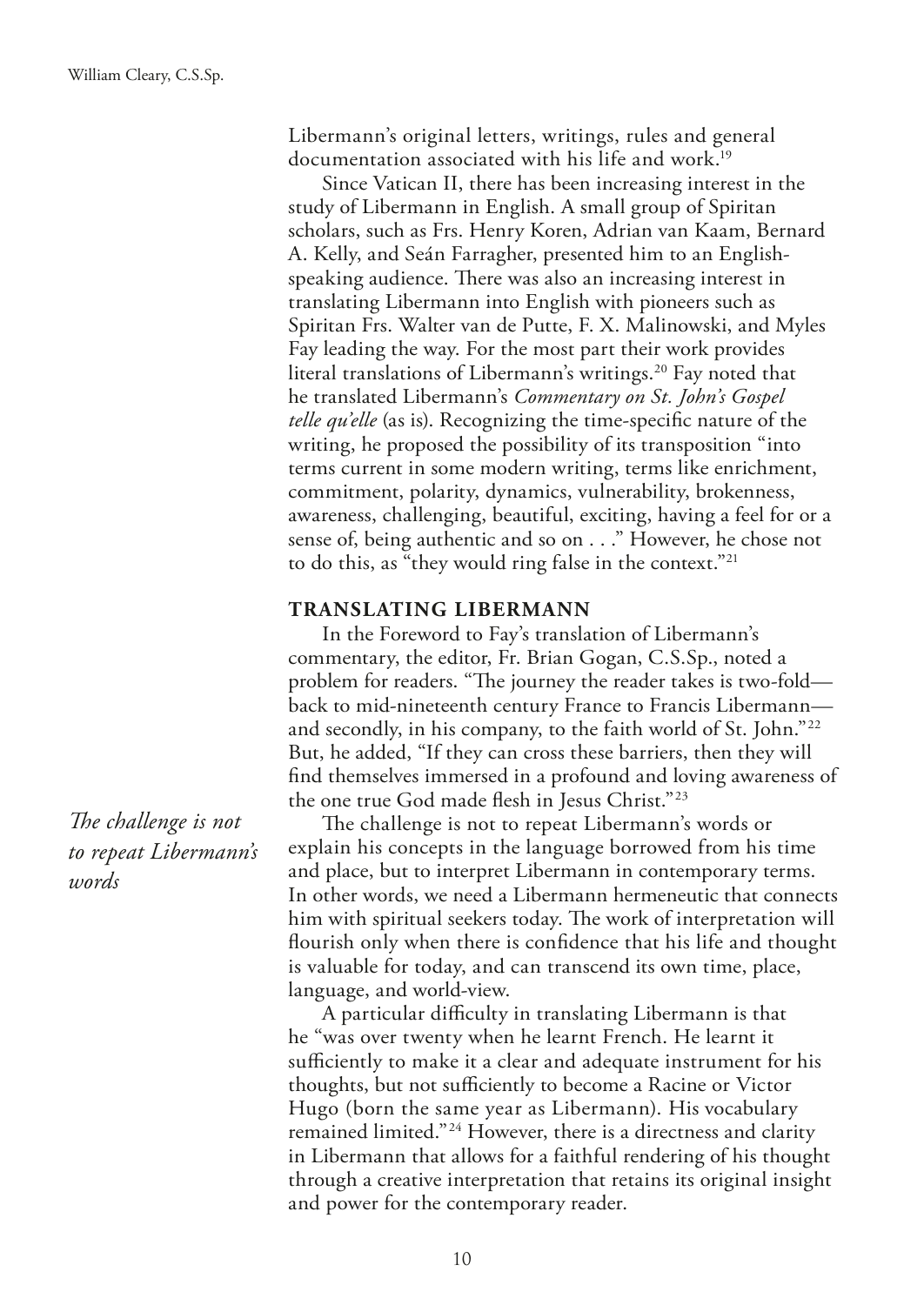Spiritum HORIZONS

*We fnd in his writing a holistic understanding of the human person*

*attentive to human experience and open to the multi-faceted inspirations of the Holy Spirit*

*His method was existential; that is why it remains relevant*

#### **INTERPRETING LIBERMANN**

Libermann's broad anthropological approach of accepting people as they are and not wishing to change them or "make them better" according to some social standard of his time, makes his writing both amenable and insightful for today. His gentle voice speaks through the ages, of God, the human person, and the relationship between them—spirituality's perennial quest. We fnd in his writing a holistic understanding of the human person, a quest for the sacred and for life's meaning and purpose, the notion of personal flourishing and the search for ultimate value.<sup>25</sup> Contemporary Western spirituality reflects the postmodern culture in which it operates and often defnes itself in secular terms.<sup>26</sup> An act of faith is required not only in Libermann's ability to speak, but in our ability to hear him.

Other congregations have made that act of faith in their founders. The American Franciscan spiritual writer, Fr. Richard Rohr, sees the teaching of founder, St. Francis of Assisi (1182– 1226), as relevant for today. He speaks of "Franciscanism" as "a sidewalk spirituality for the streets of the world, a path highly possible and attractive for all would-be seekers."27 Jesuits have adapted and re-presented the *Spiritual Exercises* of their founder, St. Ignatius of Loyola (1492–1556), as a program of spiritual development to meet the needs of modern people.<sup>28</sup> One adaptation, by Monty Williams S.J., is a good example of this. Williams explains that, "the language we use in this exploration of the path of intimacy is Christian. It emerges from a religious tradition in Catholic spiritual life articulated by St. Ignatius of Loyola."29

How can Spiritans develop Libermann's spirituality to achieve the "modest goal" set by Pope Francis of a "call to holiness in a practical way for our own time, with all its risks, challenges, and opportunities"?30 Libermann had a practical approach to holiness. He was attentive to human experience and open to the multi-faceted inspirations of the Holy Spirit.<sup>31</sup> A life experience that knew deep family belonging and rejection, much success and failure, and dramatic change and new trust in God energized his spirituality. As Alphonse Gilbert put it, "Francis was a mystic before everything else: he spoke from experience when he elaborated on the spiritual ways. His method was existential; that is why it remains relevant."32 He knew that human endeavor could not exhaust the mystery of the individual's relationship with God. "Divine and interior things must not be subjected to the examination of our reason."33 Rather he emphasized that grace operates primarily at the level of the human heart. In spiritual direction, he prioritized the will over the intellect for "mental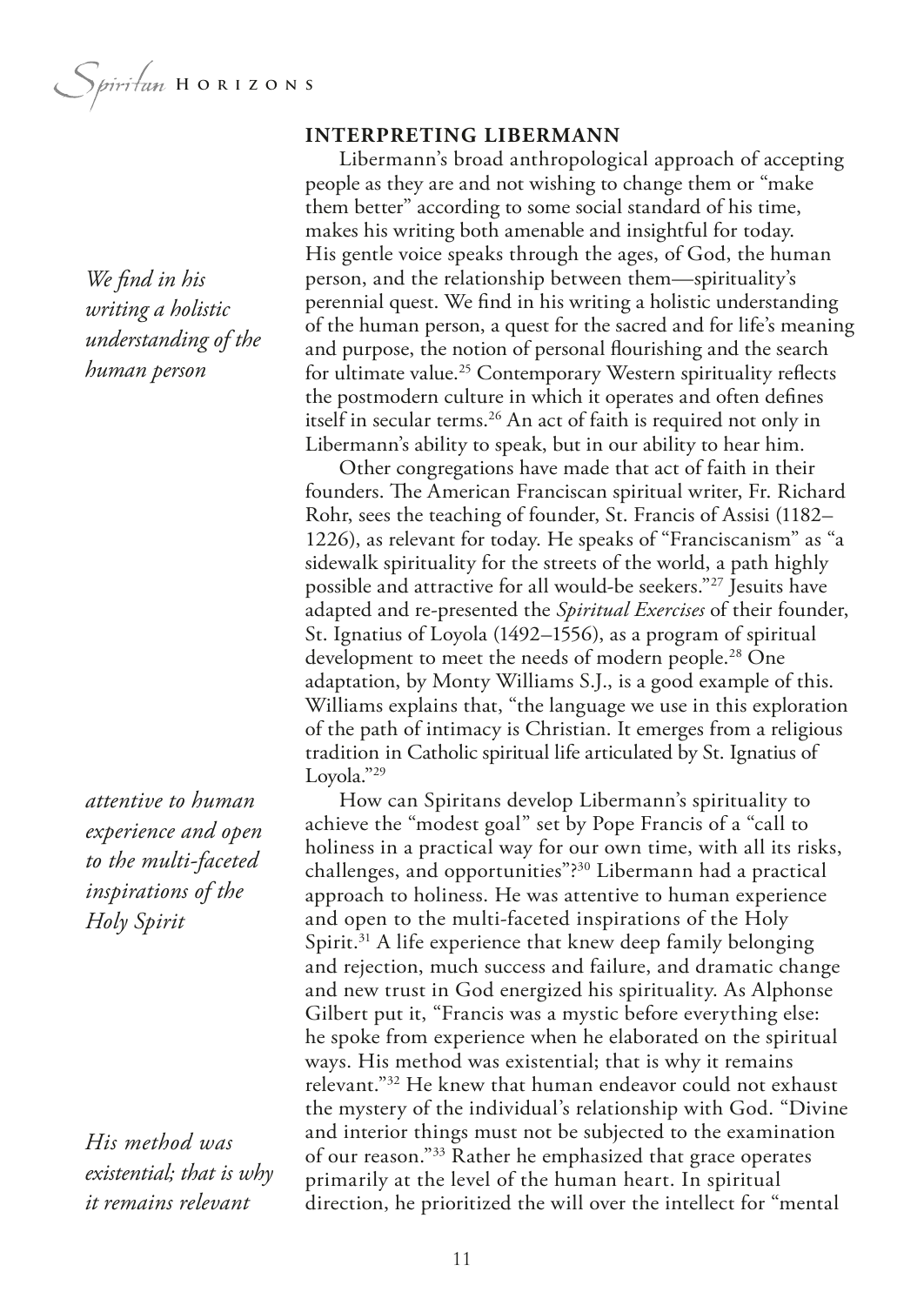*Libermann is also aware that God loved this 'nothing'*

*Libermann set great importance on spiritual direction for growth in Christian holiness*

preoccupations" often disturb the freedom and simplicity in which we are to live.<sup>34</sup>

Libermann's spirituality begins and ends with the assertion, *Dieu est tout, l'homme n'est rien*, "God is all, man is nothing." These words come from his own journey to Christian faith and, spoken on his deathbed, bear testimony to his life. This is the quotation most associated with him, a proclamation of faith, which "must be read in the light of his understanding of the Absolute that God is. If God is all, then man must be nothing. But Libermann is also aware that God loved this 'nothing' and predestined a marvelous dignity for it, hence he too loves man."35

#### **LIBERMANN, THE SPIRITUAL GUIDE36**

A rare study in English on Libermann's spiritual teaching, written shortly after the hundredth anniversary of his death, by the Irish Spiritan, Bernard J. Kelly, suggested that the people of Libermann's time knew him best as a spiritual director.<sup>37</sup> According to Kelly, a professor of spiritual theology, Libermann "had a rare understanding of the workings of human nature and of grace which ftted him most particularly for dealing with the practical problems of the soul's ascent to God."38 Kelly considered Libermann more a practitioner than a theoretician, more a spiritual guide than a spiritual author. He saw the importance of spiritual accompaniment for those who took Christian living seriously. Those setting out on the journey of Christian discipleship beneft greatly from a spiritual companionship that the direction relationship provides.

In the considerable correspondence with his brother, Samson, the frst in the family to convert to Catholicism, we discover not only a deep fraternal attachment, but also a signifcant amount of spiritual guidance. In one letter, Libermann addressed Samson's difficulty with meditation and, a reluctance to receive Holy Communion due to scruples. His advice was clear. "Make the state of your soul known to a prudent and wise man and your fear will disappear."39 He added, "Make known to a man of God everything that takes place within you, and then be guided by his counsels."40

Libermann set great importance on spiritual direction for growth in Christian holiness. At the same time, he relativized the role of the director, urging in one letter, "Do not put your confdence in my words, in my direction of your soul, but seek to obey God alone and to follow his guidance. Never base yourself on what you might think to be good in me."41 He understood his role simply as a transponder for the Holy Spirit's guidance of another.

Libermann's spirituality bears testimony to his experience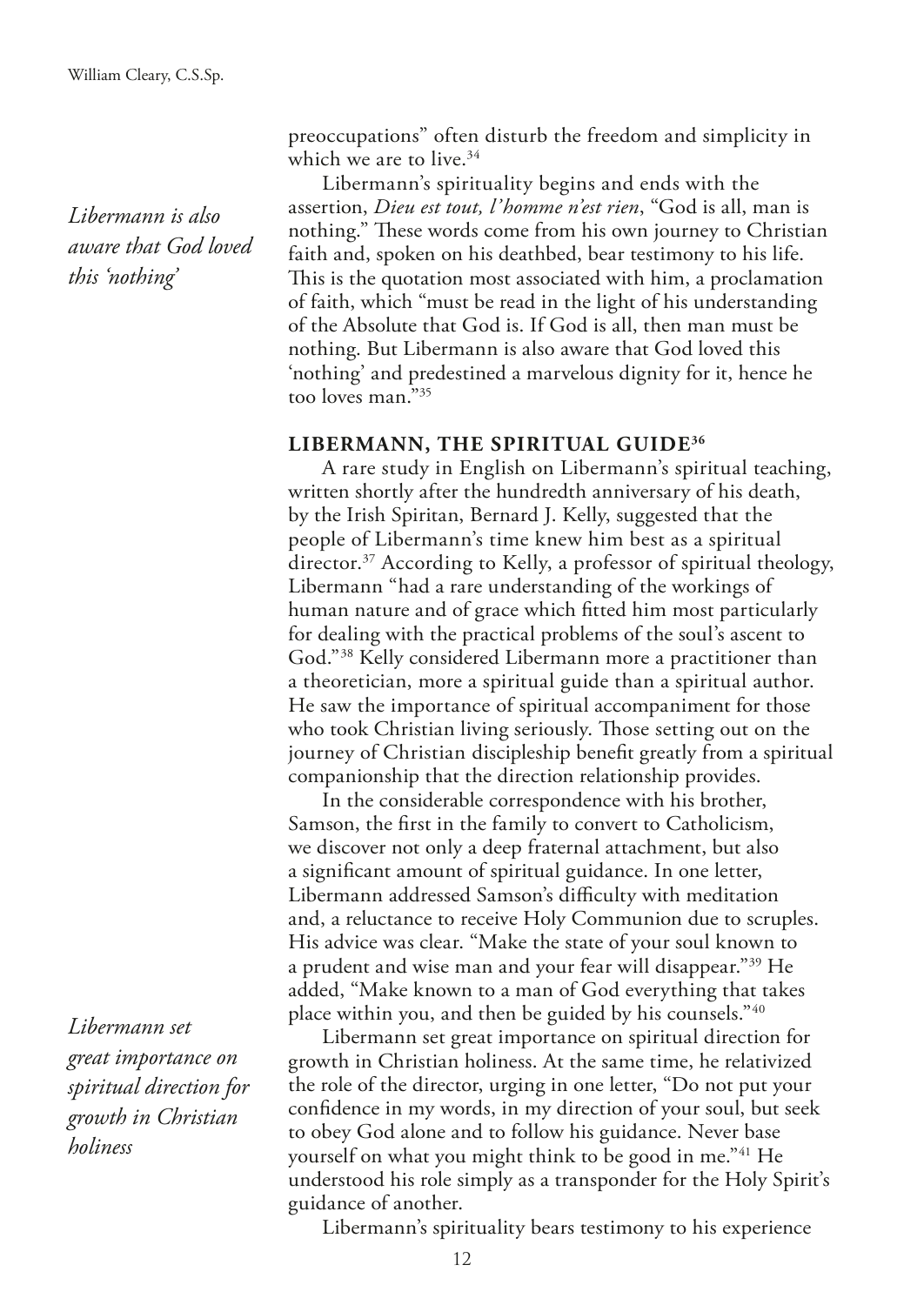of God's call revealed in a powerful conversion experience at his baptism when he was twenty-four years of age. His response, by joining the seminary, and the deepening of that choice through sickness and adversity, schooled him in the way of Christian sufering, emptying him of any sense of self-importance and prompting him to place his trust in God alone. Perhaps the most signifcant moment in Libermann's life, second only to that of his conversion and baptism, was in 1839, when at thirtyseven years of age, he decided to travel to Rome and there, against all the odds, seek permission to found a missionary society for *l'œuvre des noirs* (the Work for the Blacks). Bernard A. Kelly refers to this as his "second conversion" when Libermann gave sublime expression to the conviction that "God is all" and describes it as nothing less than "a complete surrender of himself into God's hands."42

#### **TOWARDS A LIBERMANN HERMENEUTIC**

How are we to interpret Libermann's life experience and spirituality? We can begin, as he did, with the New Testament. In this, we are in tune with contemporary Christian spirituality, as all Christian spiritual traditions "are ultimately rooted in the Jewish and Christian scriptures, particularly the teachings of Jesus Christ in the four gospels."43 The gospel model of Christian discipleship begins with a divine call prompting a human response that matures into participation in God's mission in the world. Jesus chose those he wanted—without any reference to human qualities to justify his choice. They were to leave all things to follow him, to the extent of giving up their lives out of love (John 15:12-13) and share in his mission to bring about God's Kingdom in the world.<sup>44</sup> Libermann's commentary on John's gospel transposes the call of John's two disciples (John 1:35-39) into the language of a spiritual relationship beginning with attraction and desire that leads to knowing the Lord and, fnally, commitment to discipleship.

Libermann described maturing in discipleship as "three movements in the human soul that gives itself wholly to our Lord."45

> *All three function in virtue of his grace, which acts on our various powers. The first is that attraction to him, that seeking and desire, which carry us along towards him. Te second is the application of our mind in order to see and know him and be taken up with him; this movement was still at work in the two disciples. Te third comes after these other two, and only when one possesses him: the will enjoys him and commits itself to being entirely, defnitively, directed to him alone.46*

*a divine call prompting a human response that matures into participation in God's mission in the world*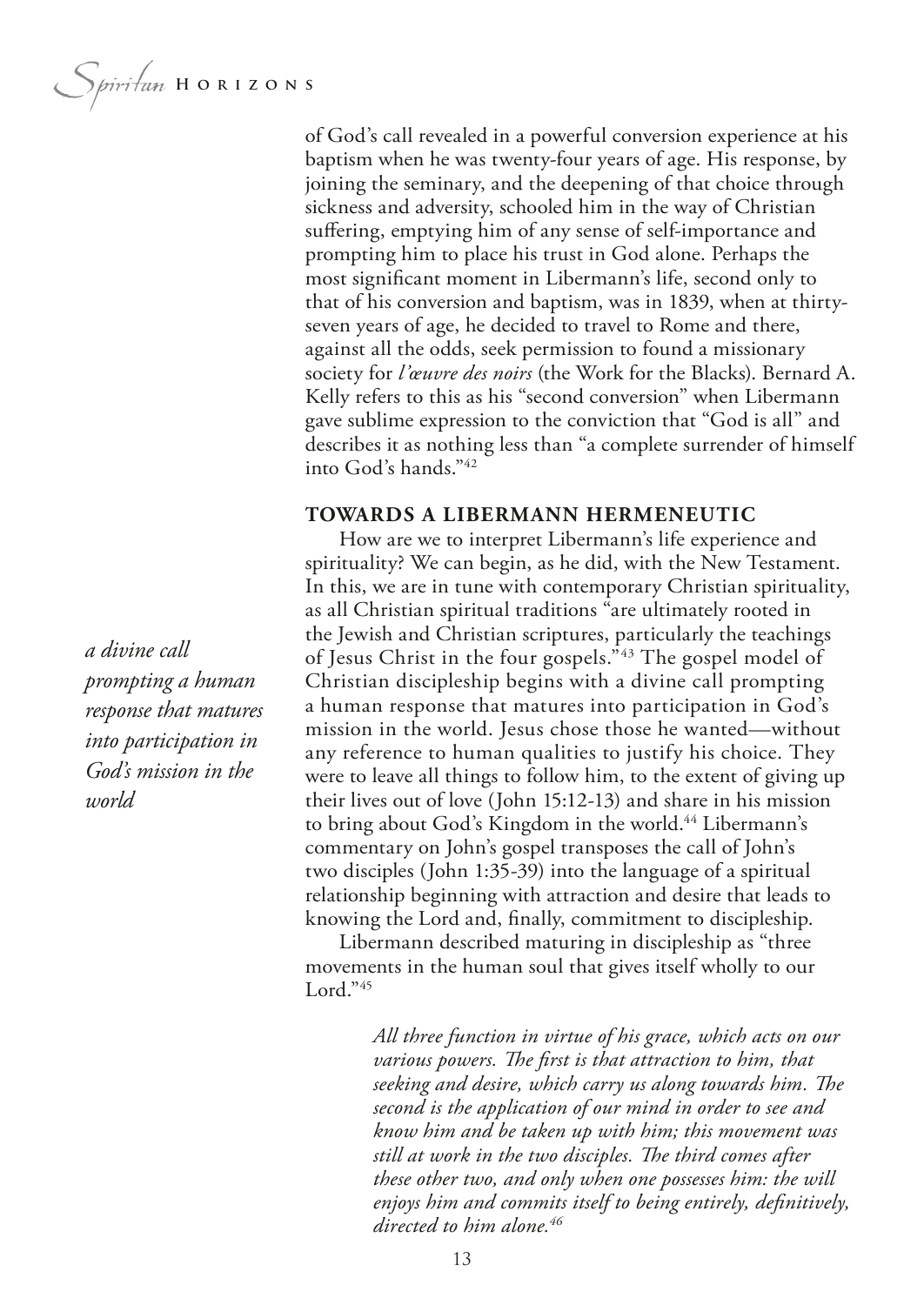The Libermann hermeneutic offered here is informed primarily by a letter Libermann wrote from Rennes to a seminary director in 1838<sup>47</sup> and his spiritual commentary on the Gospel of St. John, written two years later in Rome. The letter describes Libermann's method of spiritual direction and the commentary provides a gospel narrative for the guidance he ofered.

#### *1. Te Call to Relationship with God*

Libermann presented "the high ideal of Christian perfection" to those who aspired to "the perfection of the interior life."<sup>48</sup> The spiritual journey into union with God begins as a quest for the sacred, a desire for God, put there by God, who approaches us according to our imagination and feelings.<sup>49</sup> The classical expression of this desire is found in the Confessions of St. Augustine, "For yourself you have made us, O God, and our hearts are restless until they rest in you." The aspiration for holiness is the starting point for the journey to spiritual perfection. God takes the initiative, igniting enthusiasm for the spiritual by exciting the imagination and stimulating the senses.<sup>50</sup> Beckoned by Philip, Nathaniel came to Jesus who, seeing his sincerity and good faith, "imparted a strength that penetrated to the very depths of his soul."<sup>51</sup> Those seeking a spiritual guide do so because they feel drawn to God. They want to set out on a journey of exploration and seek a guide to help them. If there is no enthusiasm, there is no journey!

The role of the spiritual guide at this stage is twofold. First, to validate the desire for God as an operation of grace. Libermann warns that directors "cannot guide souls properly unless their principal attention is fxed upon the activity of grace."<sup>52</sup> This is not a time for moderation, Libermann says, but a time to "run and fly in an outburst of faith."<sup>53</sup> He discouraged prudence calling it "a very dangerous virtue to want" at this stage, as it is a prudence "of 'self-love' instead of the prudence of God."<sup>54</sup> The important thing then is to let God act freely and "to fx attention on the universal personal Truth that is Our Lord Jesus Christ."55 It is the guide's task to recognize and remove the obstacles in the way of divine action, rather than impose a system or a method.

Second, the guide needs to make interventions that conserve the enthusiasm and channels the initial energy towards longterm discipleship. We have an example of such an intervention from Libermann's correspondence with a seminarian who wanted to be a missionary. Eugene Dupont wrote to Libermann expecting a prompt reply and immediate enlightenment on his desire. Some months elapsed before Libermann could reply.

**The aspiration for** *holiness is the starting point for the journey to spiritual perfection*

*to recognize and remove the obstacles in the way of divine action, rather than impose a system or a method*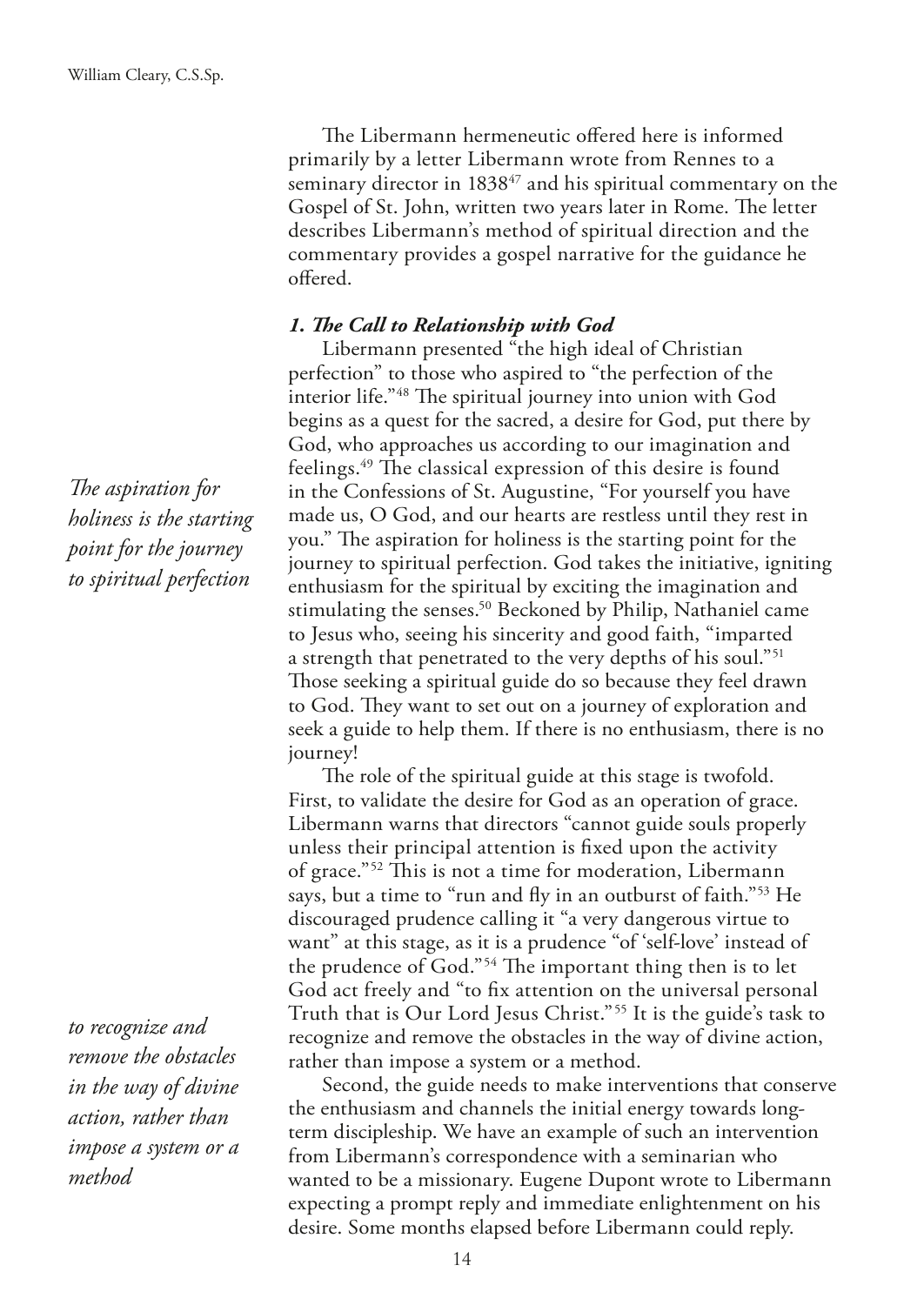He interpreted this unavoidable delay as providing a lesson for Dupont on patience and trust in God. His letter began, "It seems that Our Lord Jesus Christ wants to make good use of all possible means to moderate your eagerness and natural activity and make you acquire the habit of restraint, self-possession, and interior peace in his presence."56

#### *2. Leaving all to follow Him*

Libermann recognized the need to move beyond the senses and the imagination to a deeper relationship with the Lord that discerns in faith what is invisible to the naked eye.<sup>57</sup> The "Feeding of the Five Thousand" (John 6:1f.) provides a gospel narrative to illustrate this transition from imaginary to real discipleship. Many failed to comprehend that Jesus ofered not only food that would satisfy their physical hunger for a short time, but also spiritual food that would last to eternal life. They did not believe, for "no one can come to me unless the Father draw him" (John. 6:66). Commenting on this verse, Libermann remarked "it is not nature that gives perseverance, but grace."58 Many "withdrew from the way of perfection which our Lord taught and returned to their former life of fesh and blood."59

Like the apostle Peter, those who choose to stay with Jesus will say, "No! We do not want to leave you, we want to become ever more attached to you, for no one else has that word of life which thrills us and gives us life."<sup>60</sup> These will advance in the way of spiritual maturity by attentiveness to the working of God's grace. "We try to do nothing; we try to quiet all the movements of the soul and we gently correspond to the grace which is in us and prompts us in all our interior and exterior actions . . . [You are to] follow grace; never proceed, never run ahead of it."61

The role of the spiritual guide at this stage is twofold. First, to point out any thinking or activity that prevents God's free action in the human soul. We are not to hurry in with solutions to relieve anxiety and a sense of emptiness. Rather we are to guard the sacred space and not obstruct the free movement of grace. We are to remain passive and open to the Spirit's promptings.

Second, the spiritual guide encourages the seeker to continue the journey. Libermann often encountered a sense of defeat and discouragement among those he advised.<sup>62</sup> On experiencing setbacks, they began to blame themselves and forgot that the primary agent of their holiness is the grace of God. To a seminarian in this condition he wrote, "Your long catalogue of faults doesn't frighten me at all. None of them is a true obstacle to the stream of divine graces, which our Good Master destines for the poor, abandoned souls through your service. Cheer up, therefore, and be full of confdence."63

*follow grace; never proceed, never run ahead of it*

*guard the sacred space and not obstruct the free movement of grace*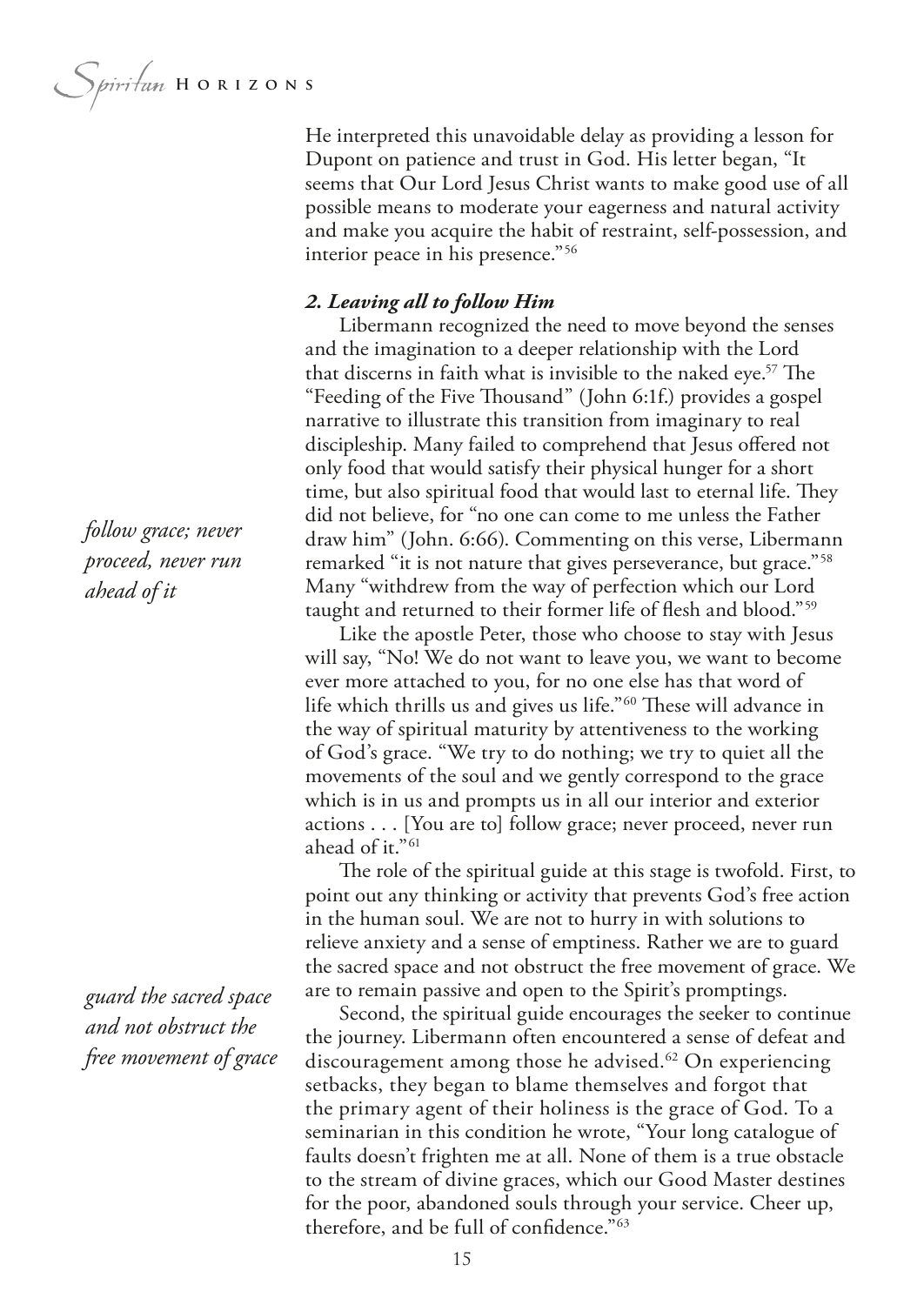#### *3. At One with Him*

The goal of the spiritual journey is a discipleship free from any support of the senses, imagination of the mind, or force of human will. A state of pure faith and simple prayer brings about contemplative union with God. It is entirely the work of grace, the action of the Holy Spirit. The gospel narrative of Mary hurrying outside the village to meet Jesus (John 11:29-30) after the burial of Lazarus, her brother, prompted Libermann to refect as follows:

> The divine will attracts us to the Word through the grace *that the sacred humanity communicates to us. Tis grace brings about this union. It comes about through the movement of our heart towards the one who draws us. Tis takes place through faith, hope, and charity. From all this it follows that Jesus does not come to us or into us but rather draws us to himself. Once we are united to him, he becomes our life by communicating his life to us, a life which is the same as that of the Father and is in him substantially through the Word.64*

Libermann, the missionary, is, as spiritual guide, at his most mystical in his writing of our union with the Lord in terms of the union of the Son with the Father through the Spirit of Jesus. Commenting on John 10:41-42, " . . . many of them believed in him," Libermann wrote, "Once a soul comes close and follows him, he lets it see some part of the divine wonders he embodies; then the mind refects on things, learns to know our Lord, becomes clear and convinced and the will comes into play. When will is joined to reason, the soul is established in faith through perfect adhesion to our Lord and his divine word."65

There is need to nurture an integration of prayer with daily living. As Christian disciples, "we are called to be contemplatives even in the midst of action and to grow in holiness by responsibly and generously carrying out our proper mission."<sup>66</sup> The phrase, "practical union," is part of the Libermann lexicon. The mutual enrichment of prayer with action was not only evident in his life, but a key principle of his spirituality. God perfects the spirit of prayer within us so that there is a movement from refective prayer to a prayer of communion with God in which we simply come and rest in faith before God. "True prayer is not a question of voluntarism or a tensed action; it is a constant self-abandonment to the will of God; a constant thirst for God."67 Prayer is openness to God in whom we fnd our ultimate purpose and identity as children of God.

*Jesus does not come to us or into us but rather draws us to himself*

*True prayer is a constant selfabandonment to the will of God; a constant thirst for God*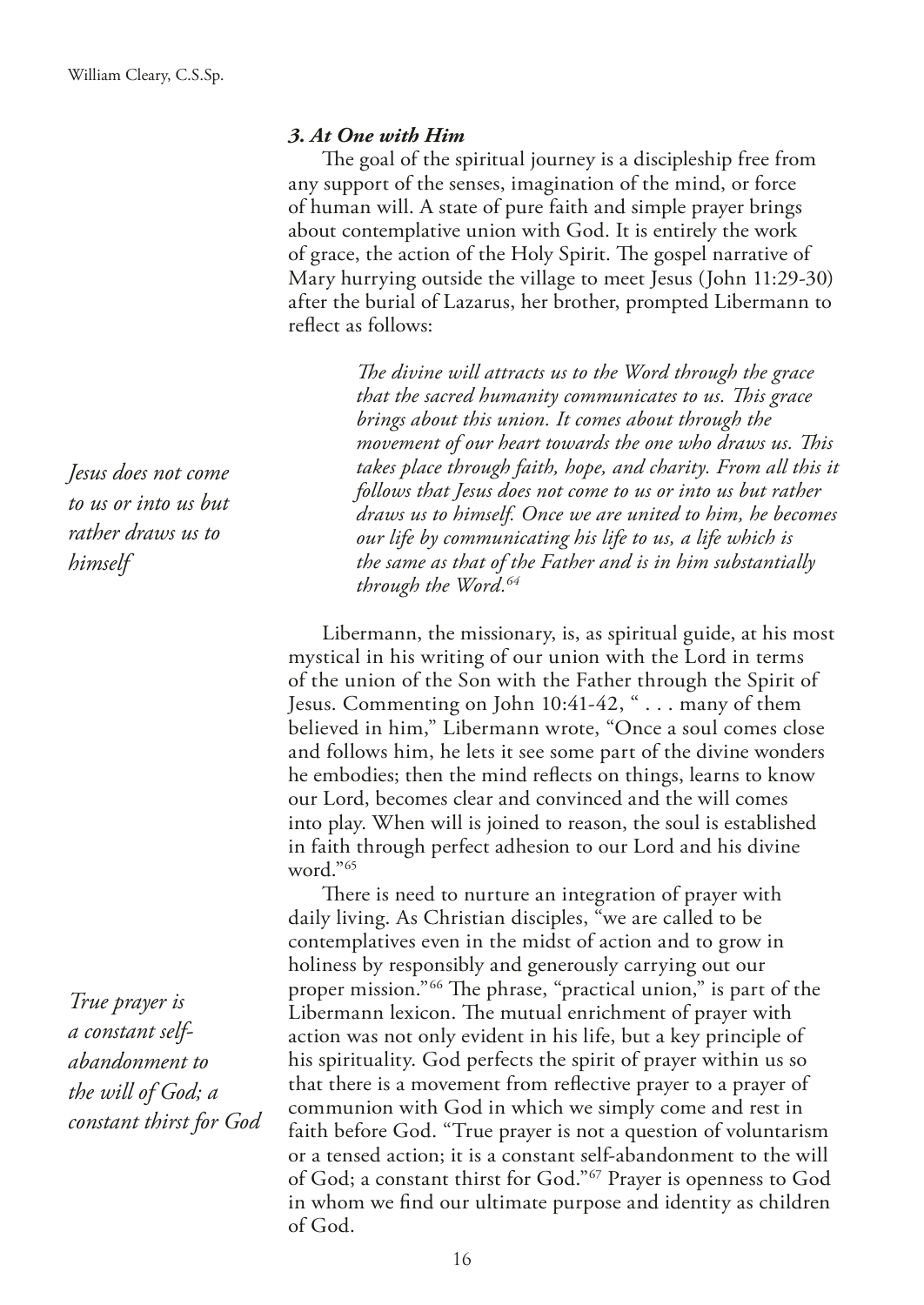Spiritan HORIZONS

Kelly, in his study of Libermann as a spiritual director, understood the importance he gave to the action of the Holy Spirit in the direction of souls. "Our Blessed Lord, acting in souls through his Holy Spirit, is the supreme Pastor and hence the supreme director."<sup>68</sup> He stressed the need for a spiritual director at the beginning of the spiritual journey, but when "a soul has arrived at a relatively stable spiritual condition, and has learned by experience the diference between the ways of nature and those of grace, the need for a spiritual director is much less."69 Libermann had many spiritual conversations with others discerning God's will in decisions he would make, but we do not hear of a spiritual director. At the same time, Libermann warned against self-delusion. He feared illusions in himself, particularly at the time in Rennes when he was discerning what God's will was for him. "Feeling himself particularly vulnerable to illusion, he set high store by the advice of others."70 We are to protect ourselves against illusions by overcoming our self-love and surrendering ourselves entirely to the mercy and love of God. We are not to take ourselves too seriously, however, as "there is probably no saint in heaven who has not had a great number of them [illusions] in his life, excepting, however, the Blessed Virgin, and a few others."71

The Spirit is at work in and through spiritual friendships and community discernment. "We do not live for ourselves, nor should we live in, or by ourselves."72 A shared life in common for the glory of God and the evangelization of the world was Libermann's vision for his followers. The Spirit of God enables community and empowers mission. This is summarized by the *Spiritan Rule of Life* (SRL, 39), "the Spirit's greatest gift, is the sign that it is the Lord who brings us together and sends us out. 'It is by your love for one another, that everyone will recognize you as my disciples' (John 13:35)."

#### **CONCLUSION**

Libermann's goal of union with God achieved through a dialogue of the heart and openness to the Spirit culminating in an integration of action with prayer marks him out as a spiritual guide for our time. Van Kaam concluded his biography of Libermann by noting that he "was destined to shine, not within the household of Judaism, but across broad stretches of the outer world, a veritable light shining unto the revelation of the Gentiles. He became the pioneer and fountainhead of the doctrine of simplicity and childlike surrender to God, which in our times has become the commonly travelled path to holiness."73

Commenting on the encounter of Jesus with the Samaritan woman at Jacob's well, Libermann noted, "It was a

*The Spirit is at work in and through spiritual friendships and community discernment*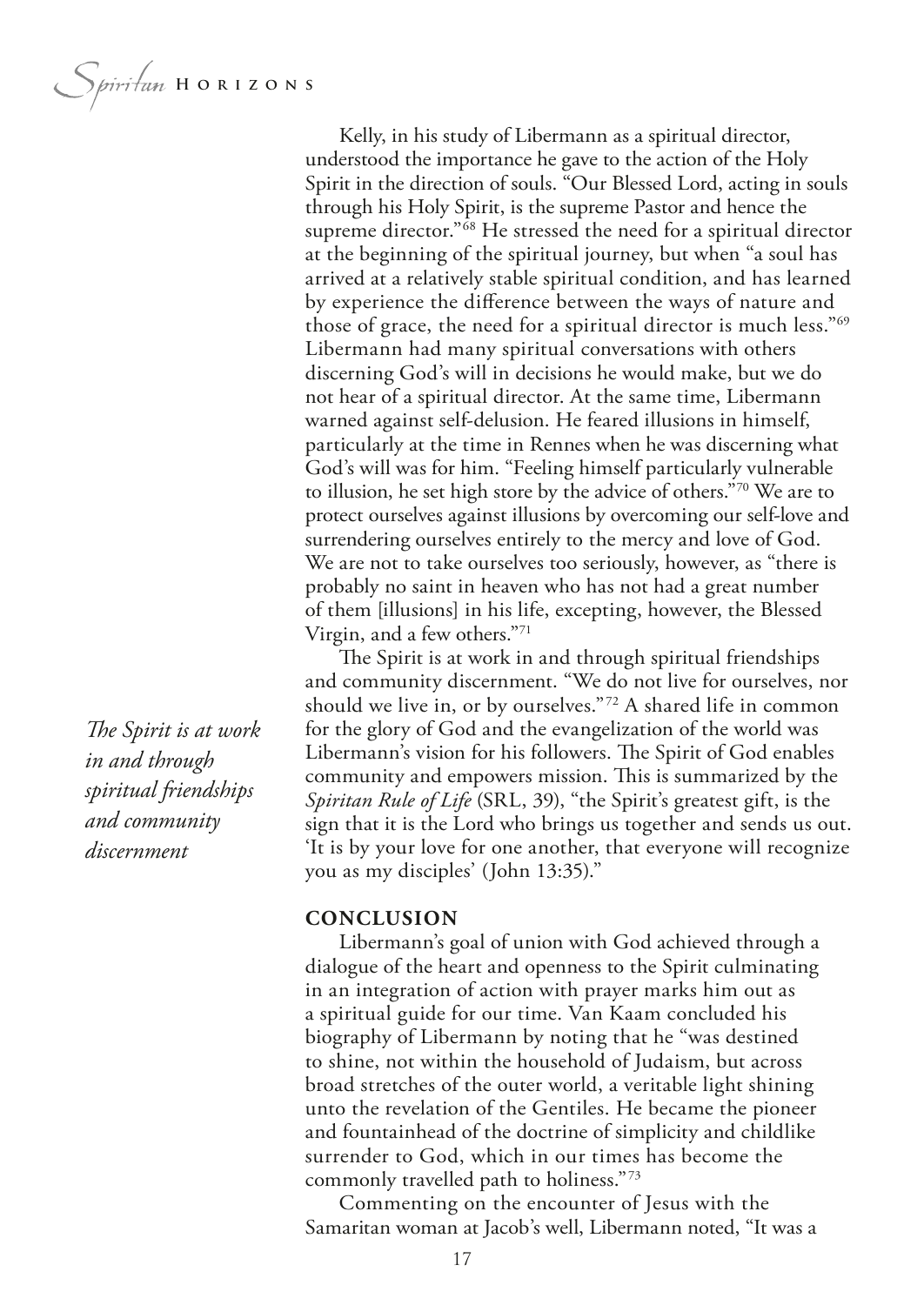*We can liken Libermann's spirituality to a deep well containing spiritual riches for our time*

well, and not a flowing spring, which irrigates the country by itself; this was meant to show that when the divine spring arrived not all the inhabitants of the country would drink of it, but only those who came to draw."74 We can liken Libermann's spirituality to a deep well containing spiritual riches for our time. Only those who draw deeply from it will experience its sweetness and know its beauty. It is for Spiritans today to approach this, their own well, and drink deeply. Then, they in turn, can quench the thirst of those who seek to live out their baptismal calling and say with St. Paul, "It is no longer I who live, but Christ who lives in me" (Gal 2:20).

> *William Cleary, C.S.Sp. Duquesne University, Pittsburgh*

#### **ABBREVIATIONS**

- GA *Guidelines for Animation*. Document of the Spiritan General Chapter, 1974.
- LG Vatican II, Dogmatic Constitution on the Church, *Lumen gentium*.
- L.S. *Lettres Spirituelles du Vénérable Libermann*. Tome 2. Deuxième Edition. Paris: Libraire Poussielgue Frères, 1891.
- ND *Notes et Documents Relatifs à la vie et à l'Oeuvre du Vénérable François-Marie-Paul Libermann.* 13 vols. + supplements. Paris. Maison-Mère, 1929–41.
- SRL *Spiritan Rule of Life 2013*. Rome: Generalate, 2013.
- *Spiritual Letters of the Venerable Francis Libermann.* Translated and edited by Walter van de Putte, C.S.Sp. Pittsburgh: Duquesne University Press.

*Volume 1: Spiritual Letters to Sisters and Aspirants* 1963 (eds: Van de Putte & Walter, Collery, James).

*Volume 2: Letters to People in the World*, 1963.

*Volume 3: Letters to Clergy and Religious*, 1963.

*Volume 4: Letters to Clergy and Religious*, 1964.

*Volume 5: Letters to Clergy and Religious*, 1966.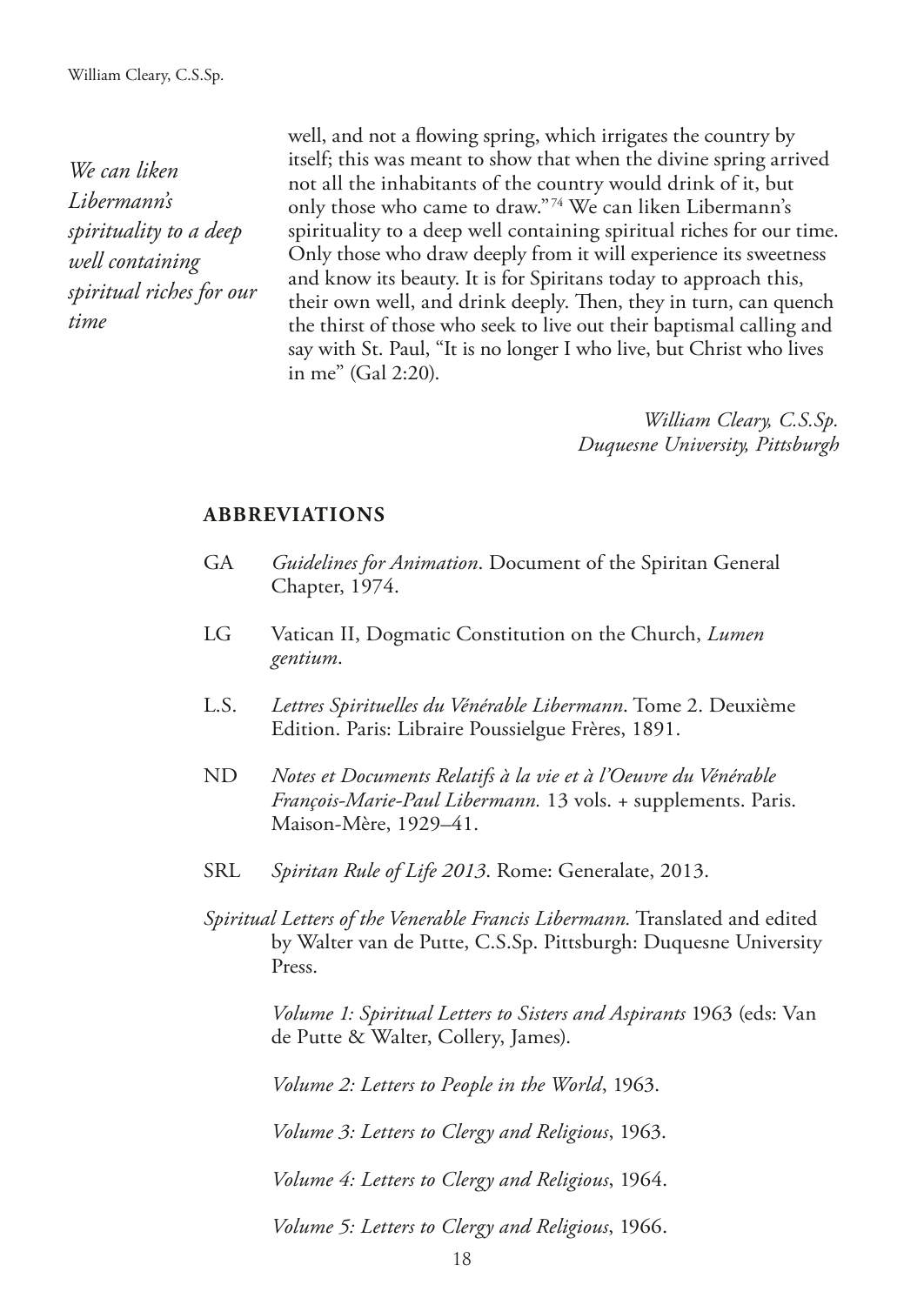### **ENDNOTES**

- 1. One of the recent success stories of Catholic publishing is the popular Paulist Press series *Classics of Western Spirituality*. From several initial volumes in 1979, the series now includes more than a hundred titles. In addition, Orbis Books has published a *Modern Spiritual Masters* collection, with some sixty-fve titles.
- 2. Spirituality is a component of graduate-level curriculums in many colleges and universities. In the USA "The Society for the Study of Christian Spirituality" founded in 1991, and affiliated with the American Academy of Religion facilitates the scholarly examination of spirituality.
- 3. Centering Prayer is a practice promoted internationally by "Contemplative Outreach" and founded in the 1970's by Trappist monks of St. Joseph's Abbey in Spencer, Massachusetts. The Abbot, Tomas Keating OCSO, has written extensively on contemplative practice in everyday life.
- 4. The Church Magisterium provides guidance in this discernment. See Letter to the Bishops of the *Catholic Church on Some Aspects of Christian Meditation*. Congregation for the Doctrine of the Faith. October 15, 1989. *(AAS 82 (1990) 362–379).* Pope Francis in his 2018 Apostolic Exhortation On The Call to Holiness in Today's World Gaudete et exsultate, 35–62, warned against new forms of Gnosticism and Pelagianism*.*
- 5. Pope John Paul II, Apostolic Exhortation, *Vita Consecrata* (1966) 54.
- 6. Bevans, Stephen B., Schroeder, Roger P., *Constants in Context: A Teology of Mission for Today*. New York: Orbis, 2004, 235.
- 7. ND VIII. 222–277.
- 8. De Mare, Christian C.S.Sp., *A Spiritan Anthology*. Rome: Congregation of the Holy Spirit, 2011, 379.
- 9. Bevans and Schroeder, *Constants in Context*, 224.
- 10. Sigrist, Paul, "Libermann (François-Marie-Paul), 1802–1852." *Dictionnaire de Spiritualité*. Tome 9. Paris: Beauchesne, 2017, Cols. 764–80, at 775.
- 11. Koren, Henry J., C.S.Sp., "The Legacy of François Libermann." International Bulletin of Missionary *Research* 28/4 (2004) 174–177 at 175.
- 12. Gay, Jean, Mgr., "Has Libermann Any Relevance Today?" *Spiritan Papers* 6 (1978) 22–32, at 29.
- 13. Lécuyer, Joseph, C.S.Sp., "Te Spirituality of Father Libermann." *Spiritan Papers* 12 (1980) 23–38, at 38.
- 14. Van Kaam, Adrian C.S.Sp., "Firmness and Gentleness in the Spirituality of Father Francis Libermann." *Spiritan Papers*, 21 (1987) 59–84, at 59.
- 15. Blanchard, Pierre, "Libermann: A Spiritual Guide for Our Contemporary World." *Spiritan Papers* 13 (1980) 3–30, at 13.
- 16. Ibid.
- 17. Cleary, William, *Spiritan Life and Mission since Vatican II*. Oregon: Wipf and Stock, 2018. 114.
- 18. Journals, such as *Spiritus*, began in 1959 and *Memoire Spiritaine* began in 1995 and a collection of essays edited *in Libermann 1802–1852: Une pensée at une mystique missionaires* (1988), edited by Paul Coulon, C.S.Sp. and Paule Brasseur, with preface by Leopold Sedar Senghor demonstrate the depth and breadth of French scholarship in Libermann studies.
- 19. For a list of these works see *Dictionnaire de Spiritualité.* Tome 9 (2017) Cols. 768–770.
- 20. The Paraclete Press Publications of the Irish Province published some translations of Libermann, including Commentary on St. John's Gospel. More recently, its Office for Spiritan Life has published translations of *La Brève Vie de François Libermann*, and, *Fais cela et tu vivras!: Quelques*  éléments *de la spiritualité de François Libermann* Both were taken from the French Province collection *«Spiritualité Spiritaine*». Duquesne University in its Spiritan Series also published on Libermann, including translations of his letters in fve volumes.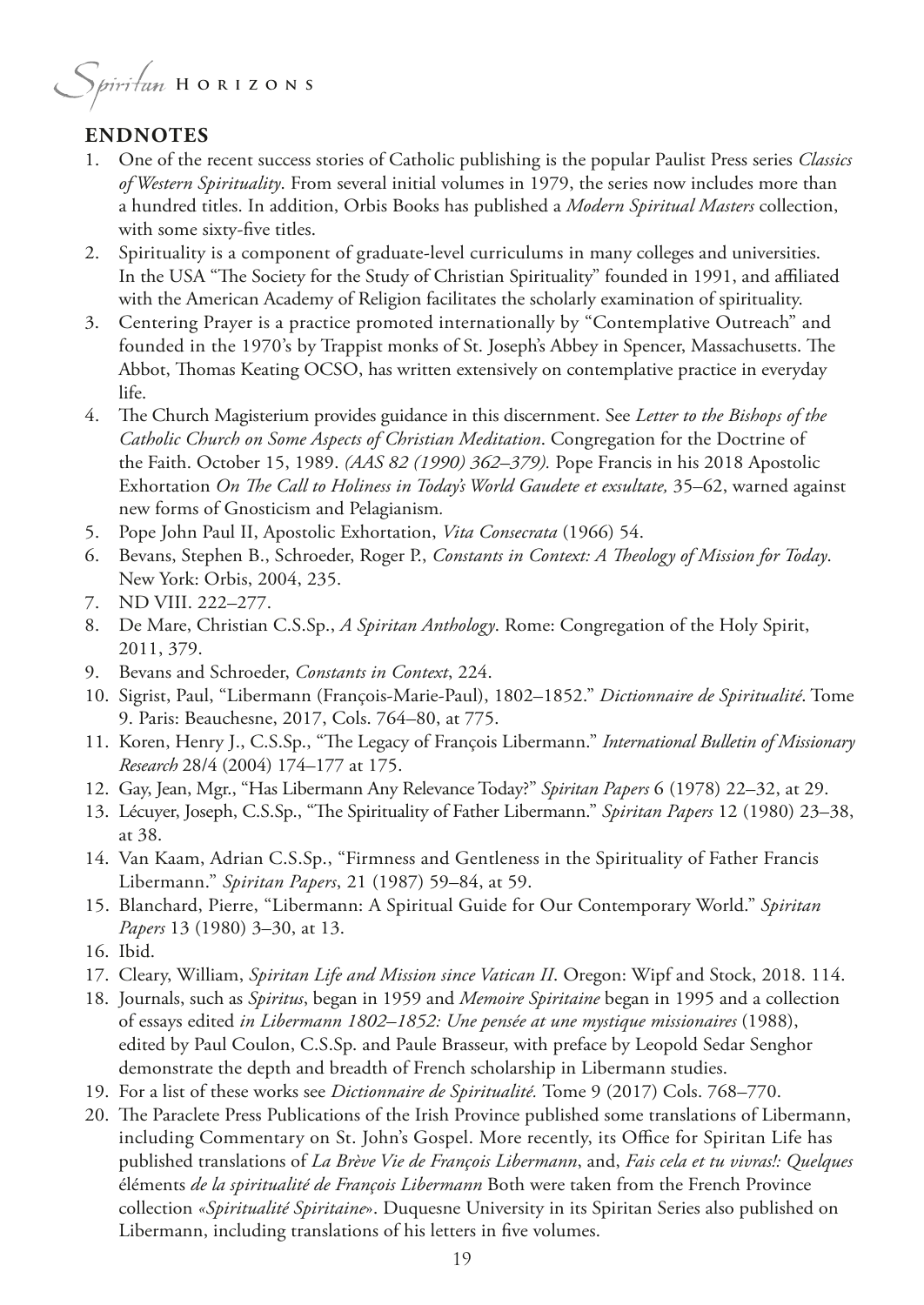- 21. *Jesus through Jewish Eyes, A Spiritual Commentary on the Gospel of St. John*. Part 1. Translated by Myles Fay. Dublin: Paraclete Press, 1995, xviii.
- 22. *Jesus through Jewish Eyes, A Spiritual Commentary on the Gospel of St. John*. Part 2. Translated by Myles Fay. Dublin: Paraclete Press, 1999, vii.
- 23. Ibid.
- 24. Ibid.
- 25. Sheldrake, Philip, "Spirituality and Social Transformation." *Te Oxford Research Encyclopedia, Religion*. (oxfordre.com/religion). Oxford: University Press, 2020, 2–3.
- 26. Biblical scholar, Sr. Sandra Schneiders, defnes spirituality as "conscious involvement in the project of life integration through self-transcendence toward the ultimate value one perceives." See Schneiders, Sandra M., "Christian Spirituality: Defnition, Method and Types." In *Te New Westminster Dictionary of Christian Spirituality*. Philip Sheldrake. Ed. Louisville: Westminster John Knox Press, 2005, 1.
- 27. Rohr, Richard, OFM, *Eager to Love*. Cincinnati: Franciscan Media, 2014, 4.
- 28. https://www.ignatianspirituality.com/ignatian-prayer/the-spiritual-exercises/
- 29. Williams, Monty, S.J., *Te Gift of Spiritual Intimacy*. Toronto: Novalis, 2009, 23.
- 30. *Gaudete et Exsultate,* Apostolic Exhortation of Pope Francis, 2018. *2.*
- 31. Sigrist, "Libermann," 771.
- 32. Gilbert, Alphonse C.S.Sp., *A Gentle Way to God*. Translated by Myles Fay, C.S.Sp. Dublin: Paraclete Press, 1990, 70.
- 33. Libermann, Letters Vol. 2, 310.
- 34. Libermann, Letters, Vol. 4, 63.
- 35. Martins, Amadeu, "Libermann's Respect for Persons." *Spiritan Papers* 2 (1977) 25–43, at 26.
- 36. The general term, "spiritual guide," is used here, as Libermann, although spiritual director to some of his correspondents, to others who had another as spiritual director (example. Paul Carron, who had Fr. Galais as his spiritual director), Libermann was an additional spiritual guide.
- 37. Kelly, Bernard J., C.S.Sp., *Te Spiritual Teaching of Ven. Francis Libermann*. Dublin: Clonmore & Reynolds, 1955, 133.
- 38. Ibid.
- 39. Libermann, Letters Vol. 2, 49.
- 40. Ibid., 50.
- 41. Libermann, Letters, Vol. 5, 126.
- 42. Kelly, Bernard, A., C.S.Sp., *Life Began at Forty*. Dublin: Paraclete Press, 1982, 104.
- 43. Sheldrake, "Spirituality and Social Transformation," 3.
- 44. Ibid., 6.
- 45. *A Spiritual Commentary*, Book 1, 42.
- 46. Ibid.
- 47. *L.S.,* II, 385–391.
- 48. *L.S*., II*,* 388–389.
- 49. Ibid., 387.
- 50. *A Spiritual Commentary*, Book 1, 7.
- 51. *A Spiritual Commentary*, Book 1, 45–46.
- 52. *A Spiritual Commentary*, Book 2, 98.
- 53. *A Spiritual Commentary*, Book 2, 132.
- 54. Ibid.
- 55. Libermann, Letters, Vol. 5, 15.
- 56. Libermann, Letters, Vol. 3, 23.
- 57. *L.S.,* II*,* 389.